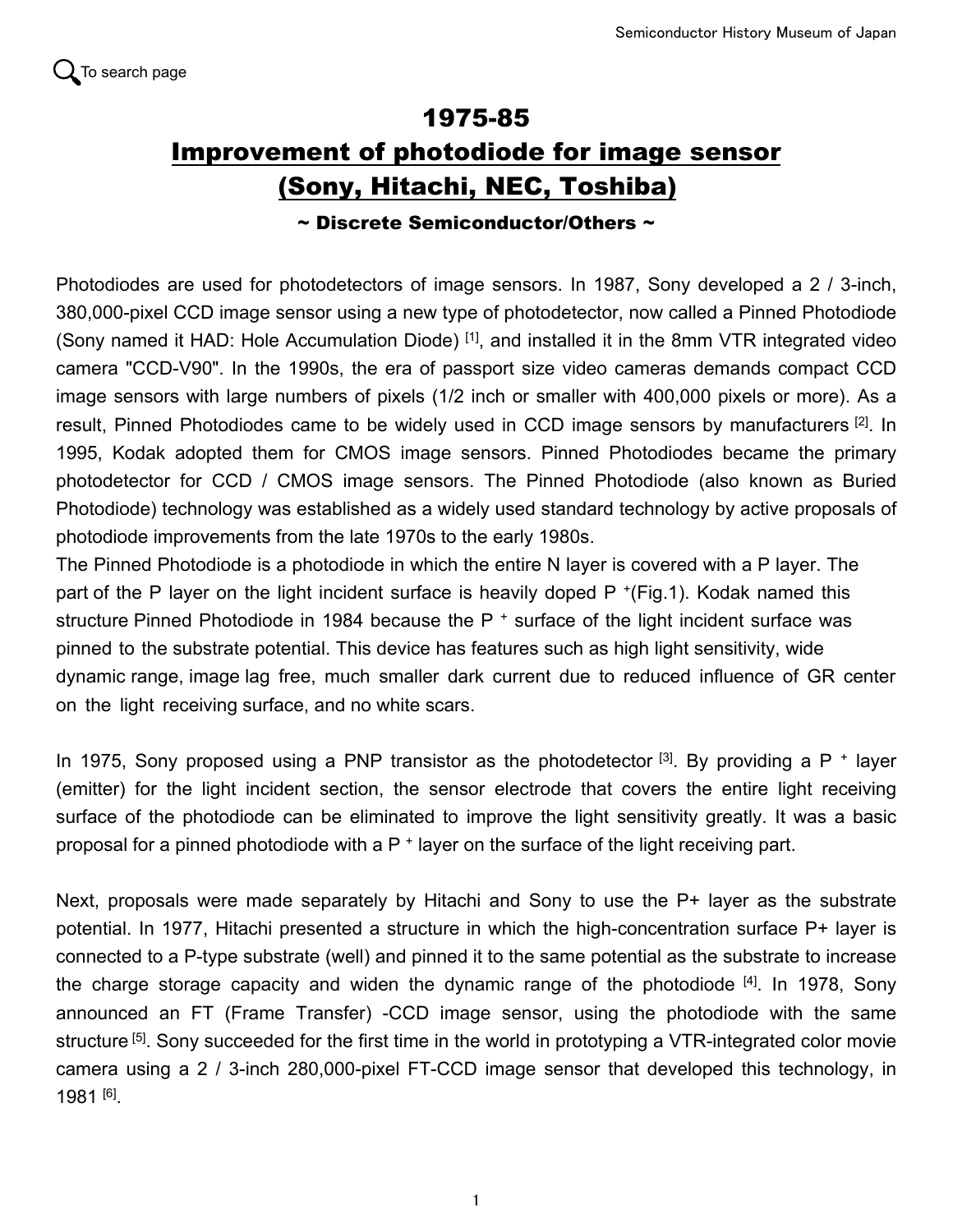In 1977, Toshiba proposed optimizing the impurity concentration and thickness of the charge storage N layer of the PN junction photodiode to completely deplete it in order to reduce image lag and improve light sensitivity [7]. In 1980, NEC analyzed in detail the relationship between the electric potential of the N layer of a photodiode in which the P layer was pinned to the substrate potential and the potential of the transfer gate to an external circuit. They then demonstrated a principle of operation that completely transfers the signal charges while keeping the potential of the depleted N layer higher than the channel potential of the transfer gate by a required value or higher, realizing image lag free operation [8][9]. The design methods based on this operation principle of the pinned photodiode focusing on this N-layer potential were widely studied and have been standardized as the Pinned Photodiode for today's CCD and CMOS image sensors.



Fig-1 Cross-sectional structure of the IT-CCD image sensor (surface irradiation type)

References:

- 【1】 M. Hamasaki, T. Suzuki, Y. Kagawa, K. Ishikawa, K. Miyata and H. Kambe, "An IT-CCD imager with electronically variable shutter speed" , Technical Report of The Institute of Image Information and Television Engineers. vol. 12, no. 12, pp. 31-36, (1988)
- 【2】 K. Ikeda, H. Sekine, T. Kaneko, T. Yamada and K. Gundo, "A 1/3 inch 360k pixel IT-CCD Sensor" Technical Report of The Institute of Image Information and Television Engineers. vol. 15, no, 16, pp. 31-36, (1991)
- 【3】 Y. Hagiwara, Japanese Patent JP1975—134985
- 【4】 N. Koike, I. Takemoto. Japanese Patent JP1977—837
- 【5】Y. Hagiwara, M. Abe, and C. Okada, "A 380H x 488V CCD imager with narrow channel transfer